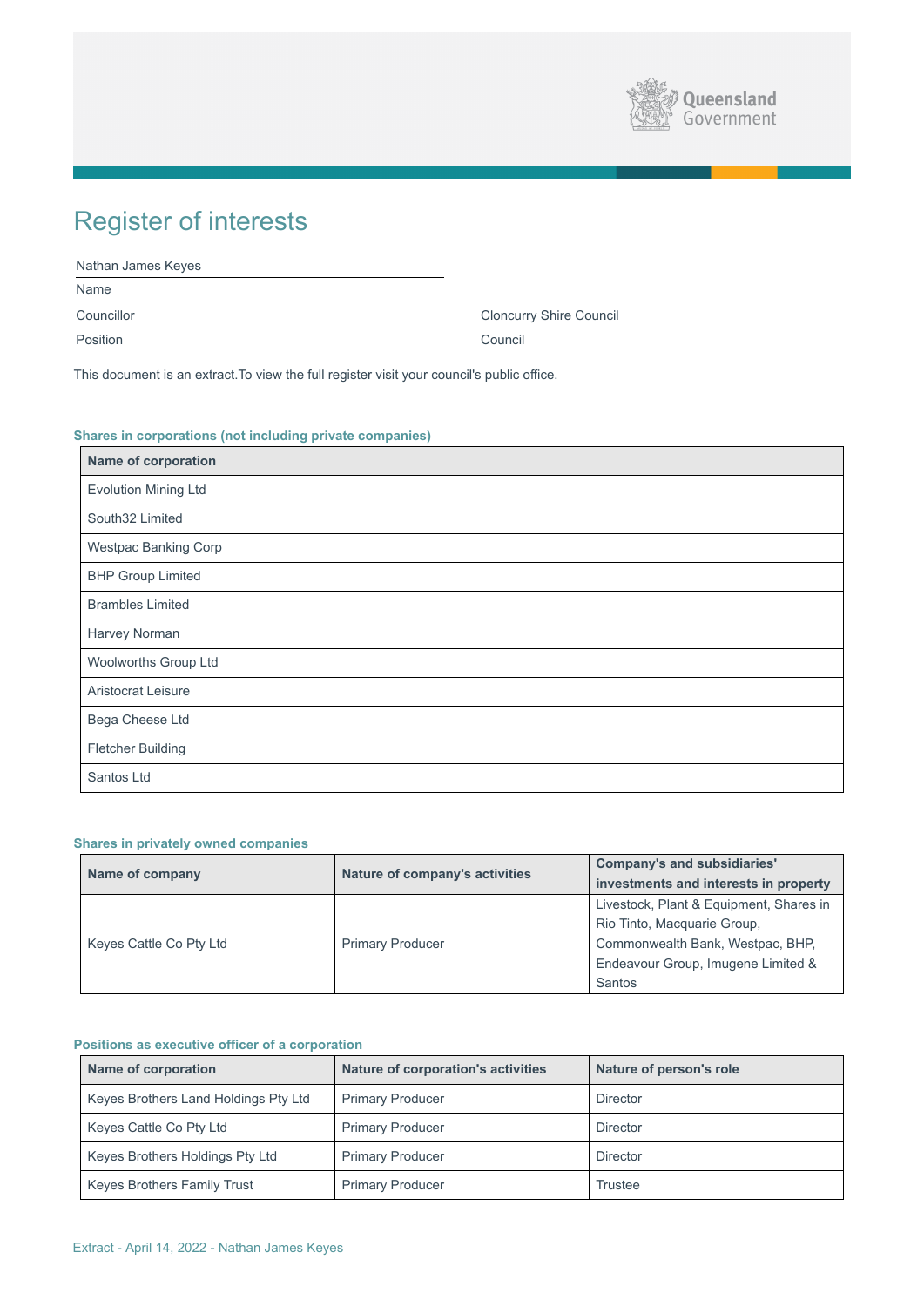

## **Beneficial interest in a trusts or nominee corporations**

| Name of trust or corporation (or<br>description of trust) | <b>Nature of activities</b> | Nature of your interest |
|-----------------------------------------------------------|-----------------------------|-------------------------|
| <b>Nil</b>                                                |                             |                         |

# **Self-managed superannuation funds**

| Name or description of fund | <b>Nature of fund's activities</b> | Investments or other interests in<br>property held |
|-----------------------------|------------------------------------|----------------------------------------------------|
| <b>Nil</b>                  |                                    |                                                    |

# **Trustee of family or business trusts**

| Name or description of trust | <b>Nature of trust's activities</b> | Name of each beneficiary or class of<br>beneficiary |
|------------------------------|-------------------------------------|-----------------------------------------------------|
| <b>Nil</b>                   |                                     |                                                     |

# **Partnerships or joint ventures**

| <b>Name or description</b> | <b>Nature of the activities</b> | Nature of interest (e.g.<br>owner) | Investments or interests in<br>property |
|----------------------------|---------------------------------|------------------------------------|-----------------------------------------|
| DJ & NJ Keyes              | <b>Primary Producer</b>         | Partner                            |                                         |

# **Land (including houses, rentals and other properties)**

| <b>Suburb or locality of land</b> | <b>Approximate size</b> | <b>Purpose for which land is</b><br>used | Nature of interest (e.g.<br>owned, leased, rented) |
|-----------------------------------|-------------------------|------------------------------------------|----------------------------------------------------|
| Cloncurry                         | 809m2                   | <b>Owner Occupier</b>                    | Owner                                              |
| Cloncurry                         | 809m2                   | Investment                               | Owner                                              |
| <b>McKinlay</b>                   | 16850 acres             | <b>Primary Producing</b>                 | Owner                                              |
| Cloncurry                         | <b>12000 acres</b>      | <b>Primary Producing</b>                 | Leased                                             |
| Cloncurry                         | <b>15000 acres</b>      | <b>Primary Producing</b>                 | Leased                                             |

# **Liabilities more than \$10,000 (excluding department store and credit card accounts)**

| Type of liability        | Name of bank or creditor |
|--------------------------|--------------------------|
| Home Mortgage            | Westpac                  |
| <b>Property Mortgage</b> | Westpac                  |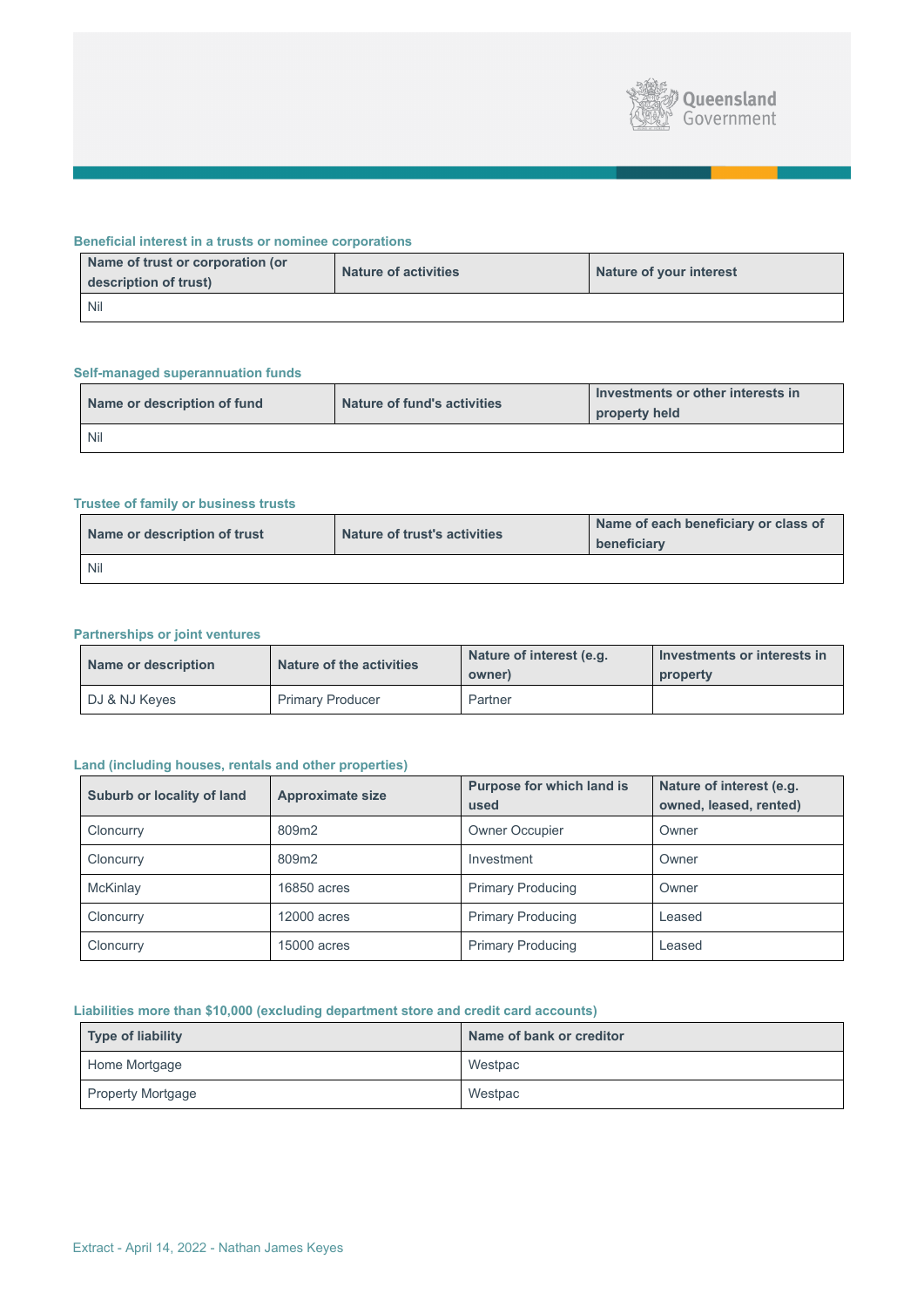

#### **Debentures and similar investments**

| Name of corporation the investment is<br>- in | Nature of corporation's business | <b>Nature of investment</b> |
|-----------------------------------------------|----------------------------------|-----------------------------|
| <b>Nil</b>                                    |                                  |                             |

## **Savings and investment accounts held with financial institutions**

| Name of bank or institution | Type of account |
|-----------------------------|-----------------|
| Westpac                     | Savings         |

## **Gifts valued at \$500 or more, or multiple gifts totalling \$500 or more.**

| Name of donor | <b>Description of the gifts</b> |
|---------------|---------------------------------|
| <b>Nil</b>    |                                 |

## **Sponsored travel or accommodation benefits**

| Name of person or source who contributed to your travel<br>or accommodation | Nature and purpose of the benefit received |
|-----------------------------------------------------------------------------|--------------------------------------------|
| <b>Nil</b>                                                                  |                                            |

## **Memberships of political parties, and trade or professional organisations**

| Name of organisation               |
|------------------------------------|
| North Queensland Sports Foundation |

# **Positions as executive officer of an organisation**

| Name of organisation |  |
|----------------------|--|
| Nil                  |  |

# **Donations made to other people or organisations valued at \$500 or more, or multiple donations totalling \$500 or more**

**Person or organisation** Nil